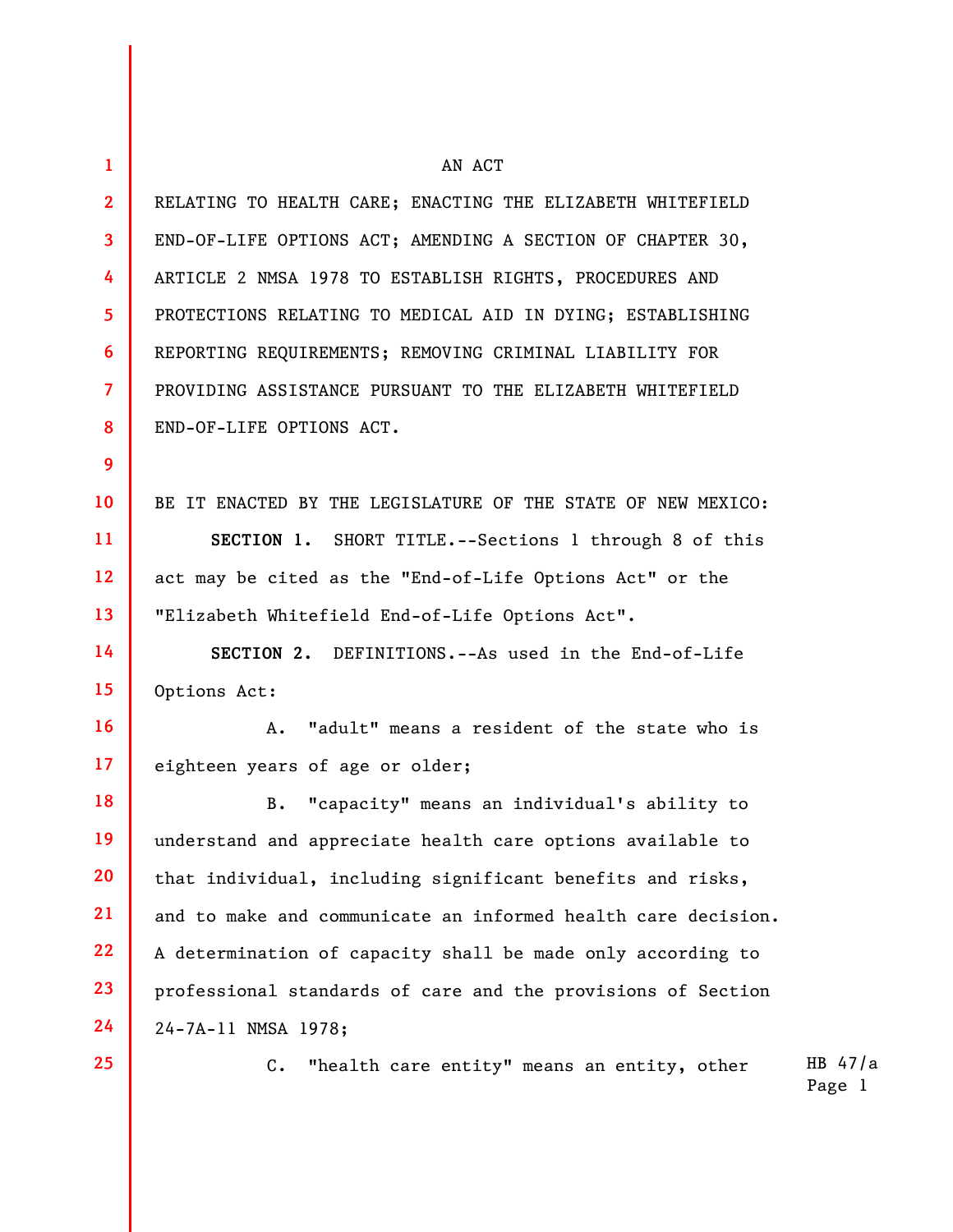1 2 3 4 5 than an individual, that is licensed to provide any form of health care in the state, including a hospital, clinic, hospice agency, home health agency, long-term care agency, pharmacy, group medical practice, medical home or any similar entity;

D. "health care provider" means any of the following individuals authorized pursuant to the New Mexico Drug, Device and Cosmetic Act to prescribe a medication to be used in medical aid in dying:

10 11 (1) a physician licensed pursuant to the Medical Practice Act;

6

7

8

9

12 13 (2) an osteopathic physician licensed pursuant to the Osteopathic Medicine Act;

14 15 (3) a nurse licensed in advanced practice pursuant to the Nursing Practice Act; or

16 17 18 (4) a physician assistant licensed pursuant to the Physician Assistant Act or the Osteopathic Medicine Act;

19 20 21 22 E. "medical aid in dying" means the medical practice wherein a health care provider prescribes medication to a qualified individual who may self-administer that medication to bring about a peaceful death;

23 24 25 F. "mental health professional" means a statelicensed psychiatrist, psychologist, master social worker, psychiatric nurse practitioner or professional clinical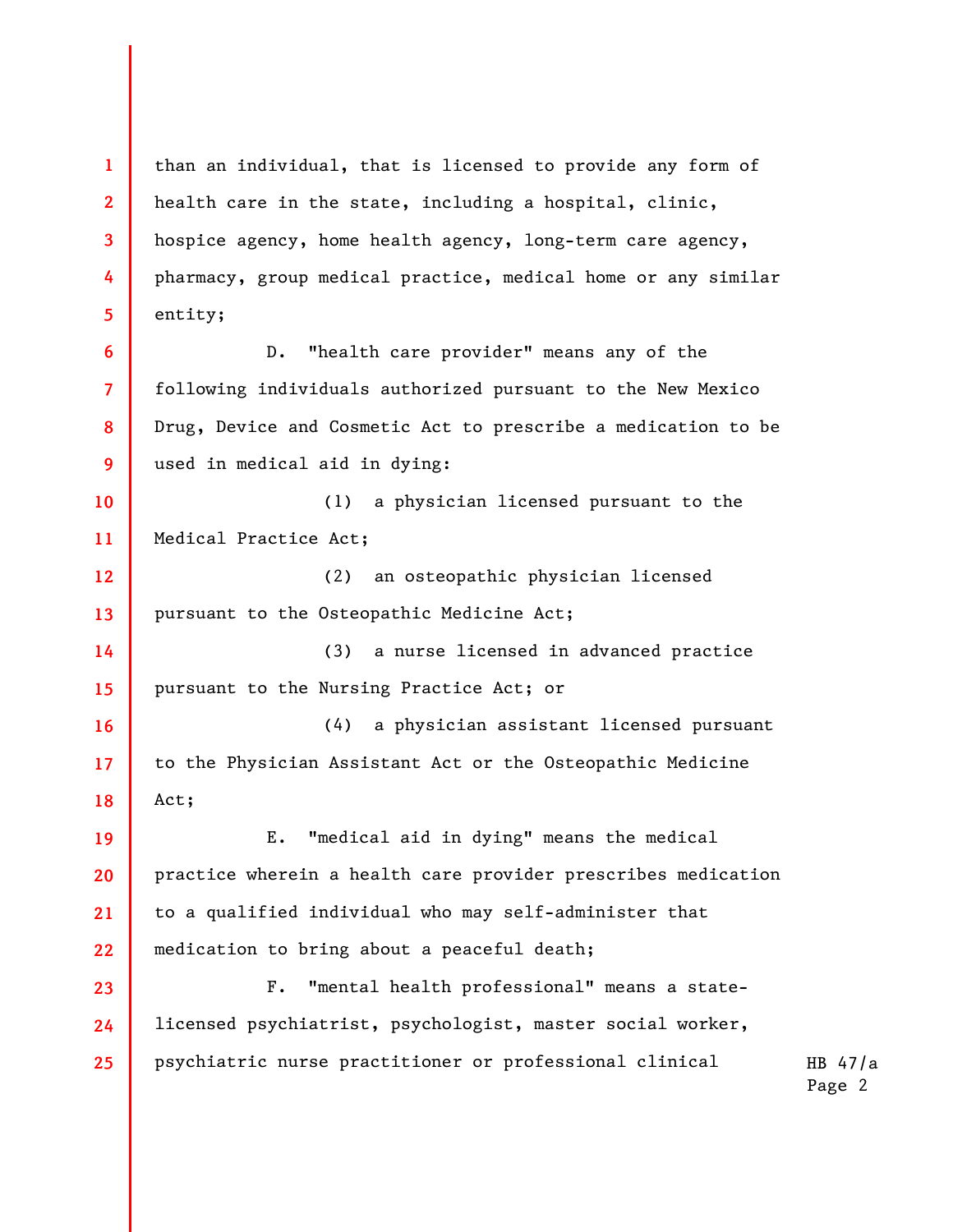1 2

3

5

6

7

20

21

22

25

mental health counselor;

4 G. "prescribing health care provider" means a health care provider who prescribes medical aid in dying medication;

H. "qualified individual" means an individual who has met the requirements of Section 3 of the End-of-Life Options Act;

8 9 10 I. "self-administer" means taking an affirmative, conscious, voluntary action to ingest a pharmaceutical substance; and

11 12 13 14 J. "terminal illness" means a disease or condition that is incurable and irreversible and that, in accordance with reasonable medical judgment, will result in death within six months.

15 16 17 18 19 SECTION 3. MEDICAL AID IN DYING--PRESCRIBING HEALTH CARE PROVIDER DETERMINATION--FORM.--A prescribing health care provider may provide a prescription for medical aid in dying medication to an individual only after the prescribing health care provider has:

A. determined that the individual has:

(1) capacity;

(2) a terminal illness;

23 24 (3) voluntarily made the request for medical aid in dying; and

(4) the ability to self-administer the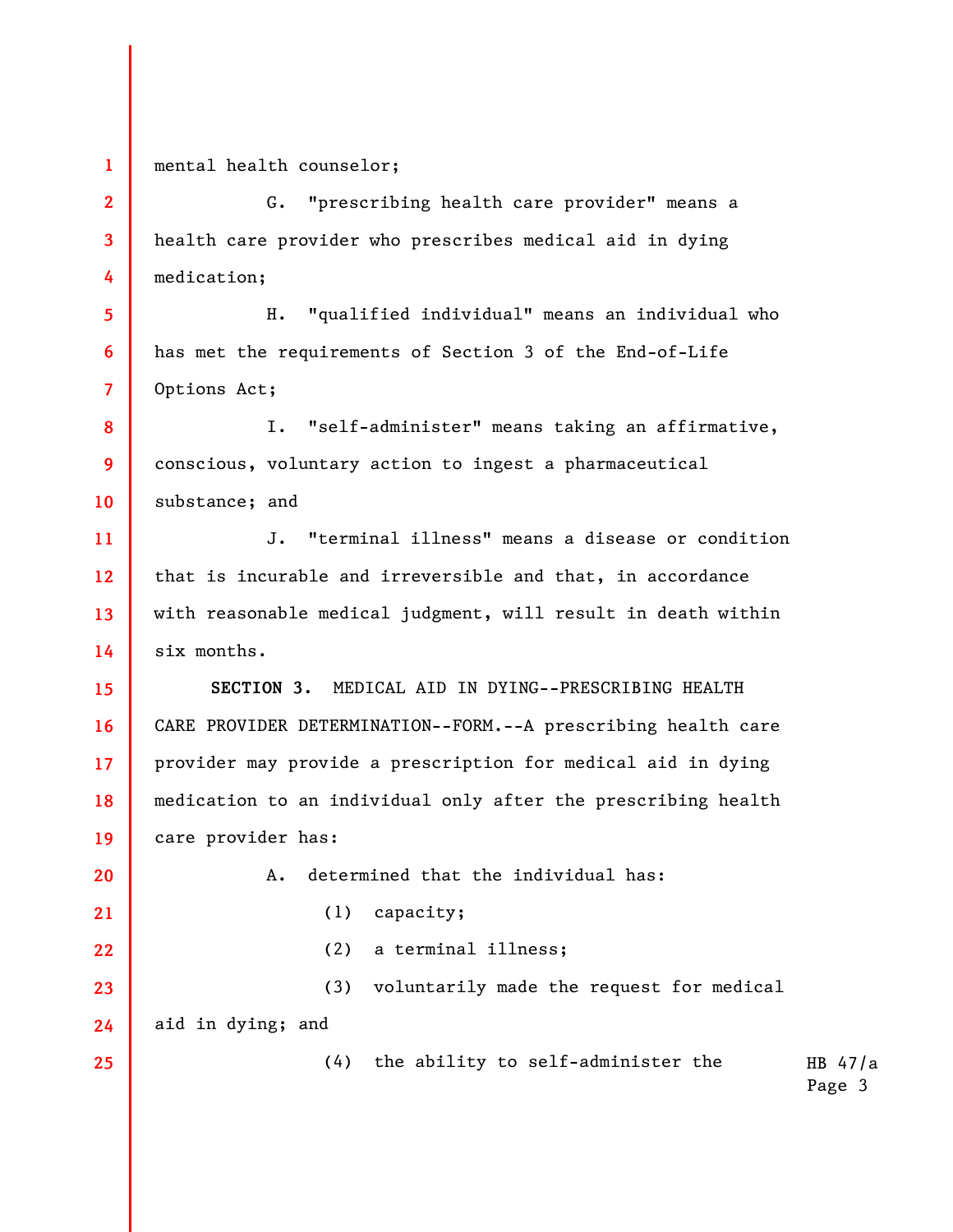1 2 3 4 5 6 7 8 9 10 11 12 13 14 15 16 17 18 19 20 21 22 23 24 25 medical aid in dying medication; B. provided medical care to the individual in accordance with accepted medical standards of care; C. determined that the individual is making an informed decision after discussing with the individual the: (1) individual's medical diagnosis and prognosis; (2) potential risks associated with selfadministering the medical aid in dying medication that the individual has requested the health care provider to prescribe; (3) probable result of self-administering the medical aid in dying medication to be prescribed; (4) individual's option of choosing to obtain the medical aid in dying medication and then deciding not to use it; and (5) feasible alternative, concurrent or additional treatment opportunities, including hospice care and palliative care focused on relieving symptoms and reducing suffering; D. determined in good faith that the individual's request does not arise from coercion or undue influence by another person; E. noted in the individual's health record the prescribing health care provider's determination that the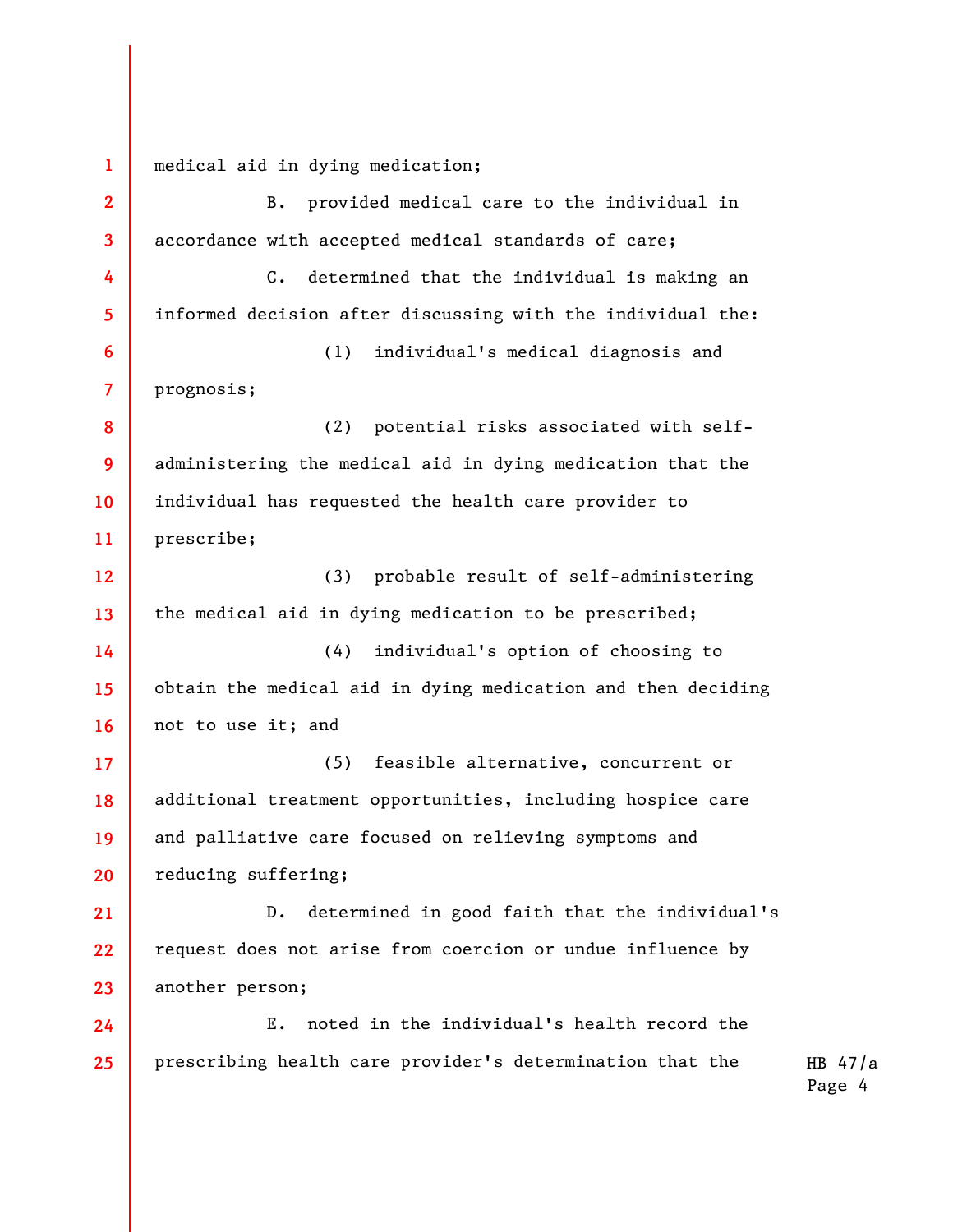1

individual qualifies to receive medical aid in dying;

2 3 4 5 6 7 8 9 10 11 12 13 14 15 16 17 18 19 20 21 22 23 24 25 F. confirmed in the individual's health record that at least one physician or osteopathic physician licensed pursuant to the Medical Practice Act or the Osteopathic Medicine Act has determined, after conducting an appropriate examination, that the individual has capacity, a terminal illness and the ability to self-administer the medical aid in dying medication. That physician may be the prescribing health care provider pursuant to this section, the individual's hospice health care provider or another physician who meets the requirements of this subsection; G. affirmed that the individual is: (1) enrolled in a medicare-certified hospice program; or (2) eligible to receive medical aid in dying after the prescribing health care provider has referred the individual to a consulting health care provider, who has experience with the underlying condition rendering the qualified individual terminally ill, and the consulting health care provider has: (a) examined the individual; (b) reviewed the individual's relevant medical records; and (c) confirmed, in writing, the prescribing health care provider's prognosis that the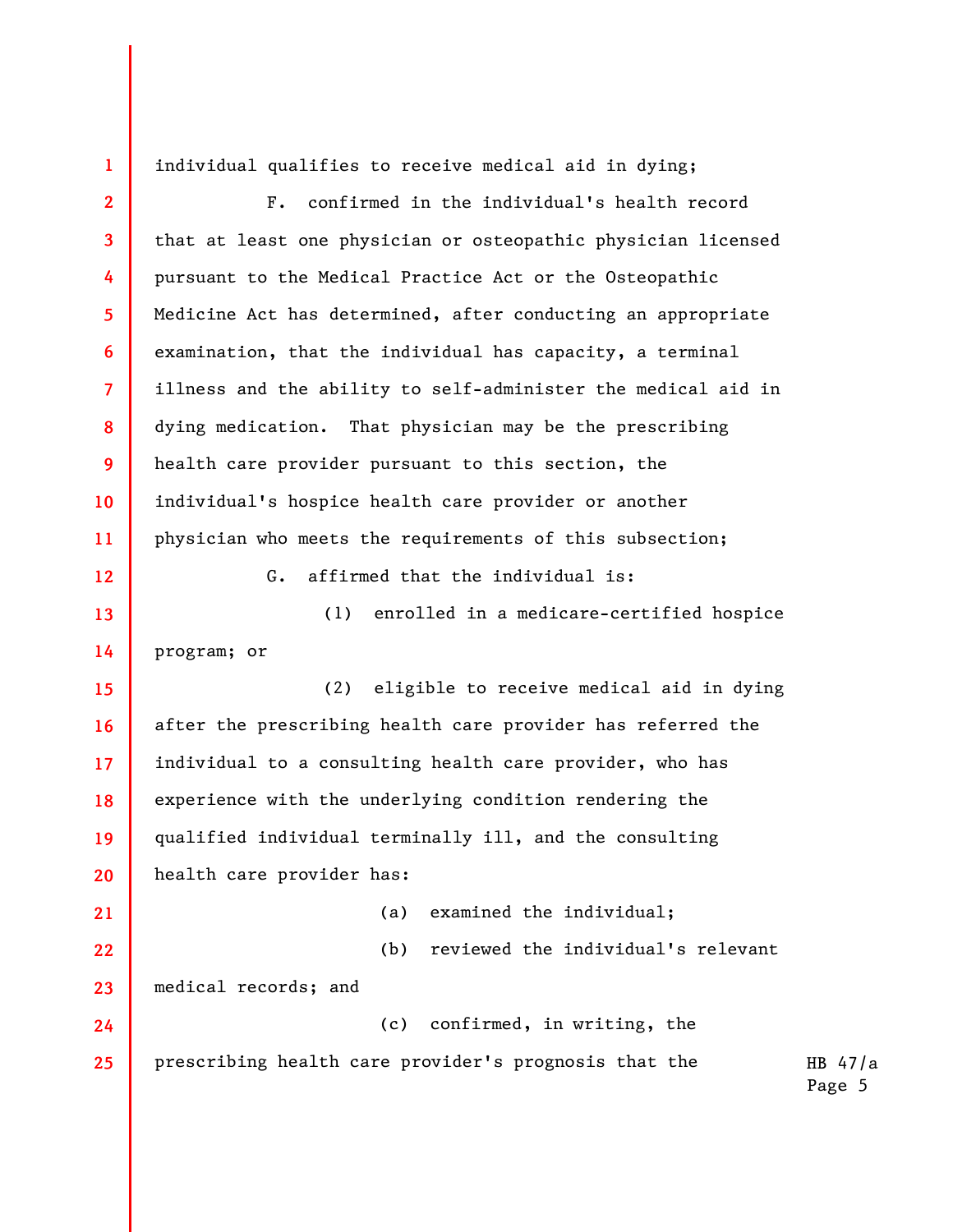individual is suffering from a terminal illness; and

H. provided substantially the following form to the individual and enters the form into the individual's health record after the form has been completed with all of the required signatures and initials:

"REQUEST FOR MEDICATION TO END MY LIFE IN A PEACEFUL MANNER  $I, \_\_$ 

adult of sound mind.

1

2

3

4

5

6

7

8

9

10

11

12

13

14

I am suffering from a terminal illness, which is a disease or condition that is incurable and irreversible and that, according to reasonable medical judgment, will result in my death within six months. My health care provider has determined that the illness is in its terminal phase. \_\_\_\_\_ (Patient Initials)

15 16 17 18 19 20 21 I have been fully informed of my diagnosis and prognosis, the nature of the medical aid in dying medication to be prescribed and the potential associated risks, the expected result and the feasible alternative, concurrent or additional treatment opportunities, including hospice care and palliative care focused on relieving symptoms and reducing suffering. \_\_\_\_\_\_ (Patient Initials)

22 23 24 25 I request that my health care provider prescribe medication that will end my life in a peaceful manner if I choose to self-administer the medication, and I authorize my health care provider to contact a willing pharmacist to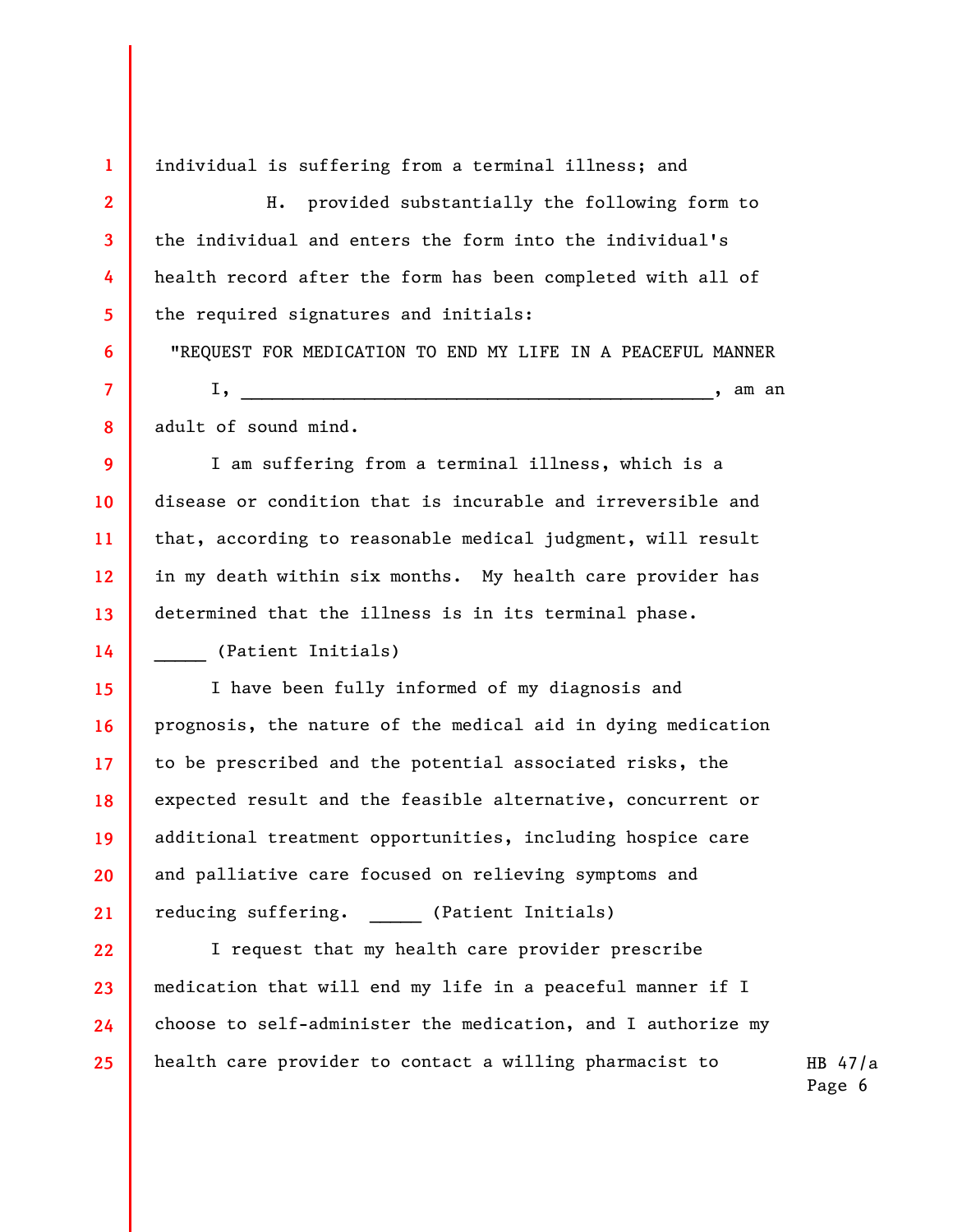| $\mathbf{1}$   | fulfill this request. (Patient Initials)                    |
|----------------|-------------------------------------------------------------|
| $\mathbf{2}$   | I understand that I have the right to rescind this          |
| $\mathbf{3}$   | request at any time. (Patient Initials)                     |
| 4              | I understand the full import of this request, and I         |
| 5              | expect to die if I self-administer the medical aid in dying |
| 6              | medication prescribed. I further understand that although   |
| $\overline{7}$ | most deaths occur within three hours, my death may take     |
| 8              | longer. My health care provider has counseled me about this |
| 9              | possibility. (Patient Initials)                             |
| 10             | I make this request voluntarily and without reservation.    |
| 11             |                                                             |
| 12             |                                                             |
| 13             | DECLARATION OF WITNESSES:                                   |
| 14             | We declare that the person signing this request:            |
| 15             | is personally known to us or has provided proof<br>1.       |
| 16             | of identity;                                                |
| 17             | 2.<br>signed this request in our presence;                  |
| 18             | 3.<br>appears to be of sound mind and not under             |
| 19             | duress, fraud or undue influence; and                       |
| 20             | is not a patient for whom either of us is a<br>4.           |
| 21             | health care provider.                                       |
| 22             | Witness 1:<br>Witness 2:                                    |
| 23             | Signature:                                                  |
| 24             | Printed Name:                                               |
| 25             | Relationship<br>HB                                          |
|                |                                                             |

 $47/a$ Page 7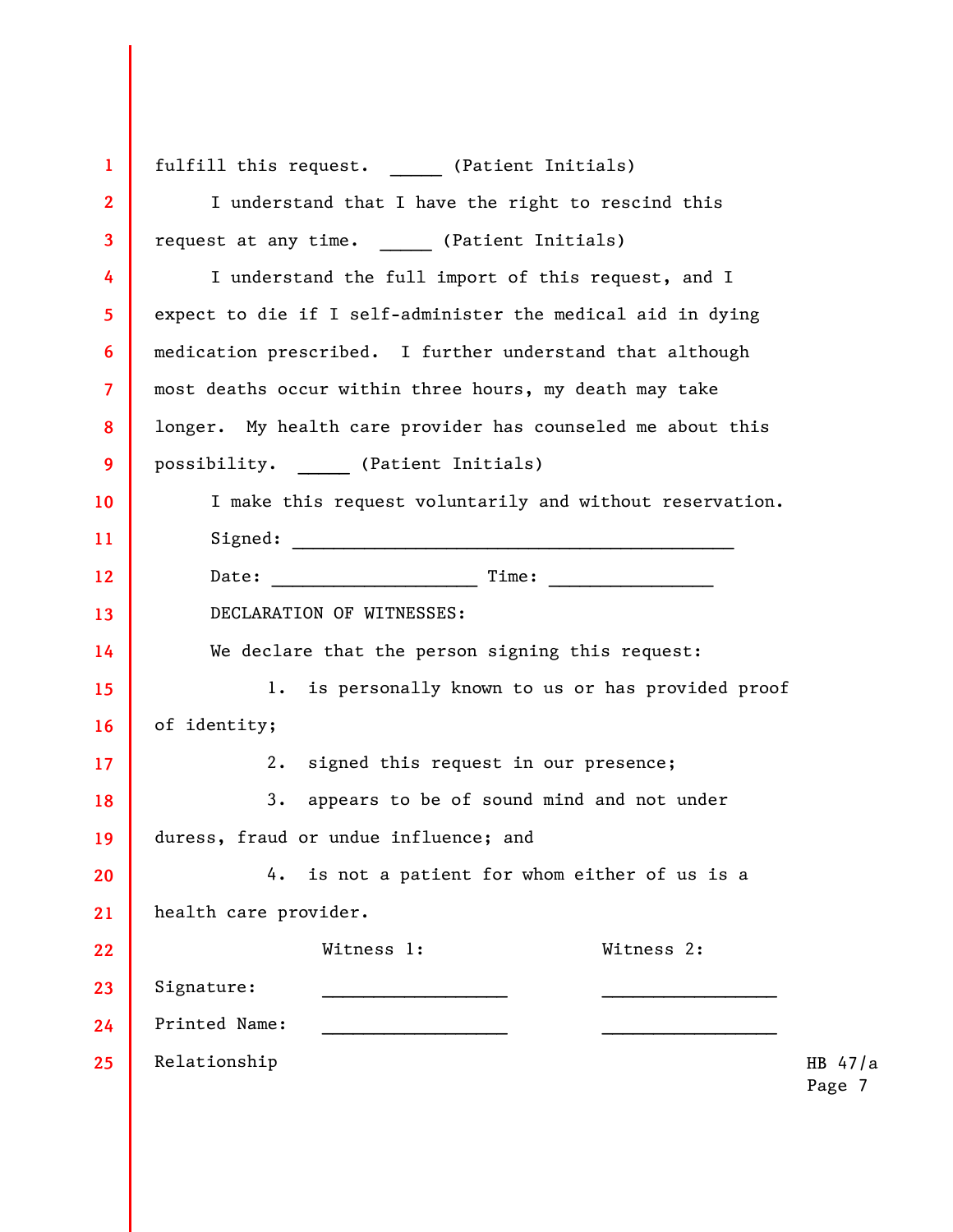to Patient:

Date: \_\_\_\_\_\_\_\_\_\_\_\_\_\_\_\_\_\_ \_\_\_\_\_\_\_\_\_\_\_\_\_\_\_\_\_.

1

2

3

4

5

6

7

NOTE: No more than one witness shall be a relative by blood, marriage or adoption of the person signing this request. No more than one witness shall own, operate or be employed at a health care facility where the person signing this request is a patient or resident.".

8 9 10 11 12 13 14 15 16 17 18 SECTION 4. DETERMINING CAPACITY.--If an individual has a recent history of a mental health disorder or an intellectual disability that could cause impaired judgment with regard to end-of-life medical decision making, or if, in the opinion of the prescribing health care provider or consulting health care provider, an individual currently has a mental health disorder or an intellectual disability that may cause impaired judgment with regard to end-of-life medical decision making, the individual shall not be determined to have capacity to make end-of-life decisions until the:

19 20 21 22 A. health care provider refers the individual for evaluation by a mental health professional with the training and expertise to assess a person with such a disorder or disability; and

23 24 25 B. mental health professional determines the individual to have capacity to make end-of-life decisions after evaluating the individual during one or more visits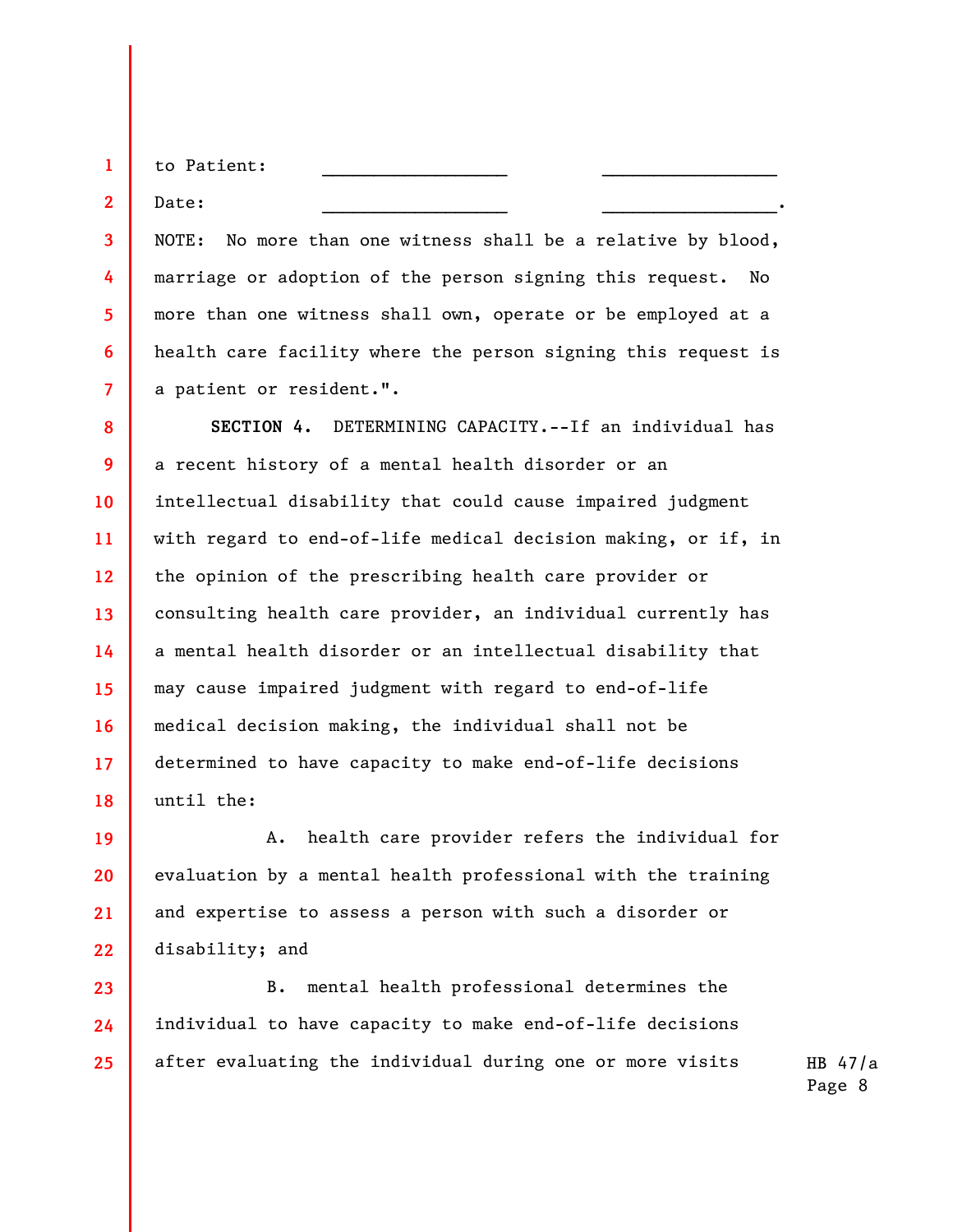with the individual.

1

2

3

SECTION 5. WAITING PERIOD.--A prescription for medical aid in dying medication shall:

4 5 6 7 8 9 10 11 12 13 A. not be filled until forty-eight hours after the prescription for medical aid in dying medication has been written, unless the qualified individual's prescribing health care provider has medically confirmed that the qualified individual may, within reasonable medical judgment, die before the expiration of the waiting period identified herein, in which case, the prescription may be filled once the prescribing health care provider affirms that all requirements have been fulfilled pursuant to Section 3 of the End-of-Life Options Act; and

B. indicate the date and time that the prescription for medical aid in dying medication was written and indicate the first allowable date and time when it may be filled.

SECTION 6. MEDICAL AID IN DYING--RIGHT TO KNOW.--A health care provider shall inform a terminally ill patient of all reasonable options related to the patient's care that are legally available to terminally ill patients that meet the medical standards of care for end-of-life care.

23 24

25

14

15

16

17

18

19

20

21

22

SECTION 7. IMMUNITIES--CONSCIENCE-BASED DECISIONS.--

A. A person shall not be subject to criminal liability, licensing sanctions or other professional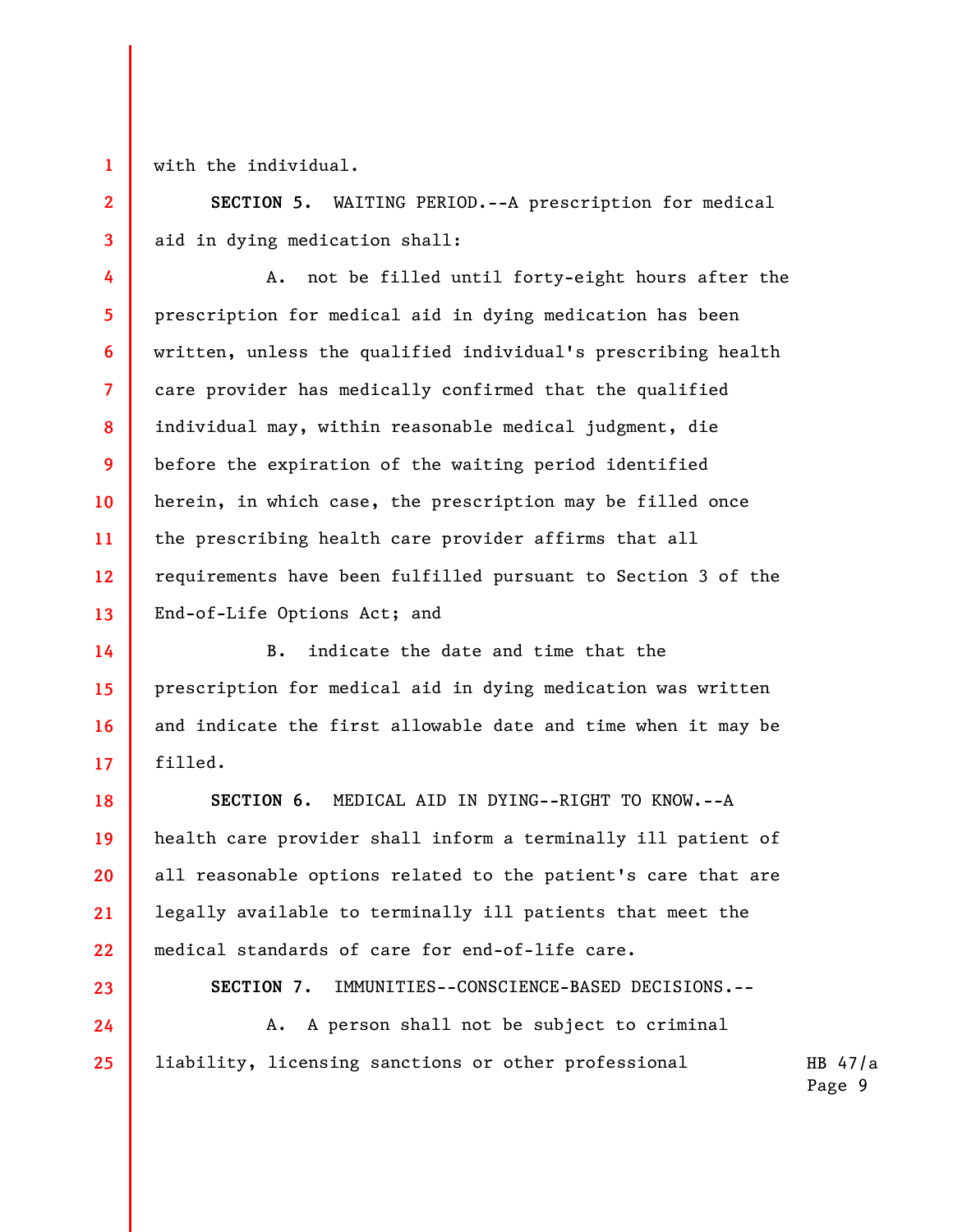disciplinary action for:

1

2

3

4

5

6

7

8

9

(1) participating, or refusing to participate, in medical aid in dying in good faith compliance with the provisions of the End-of-Life Options Act; or

(2) being present when a qualified patient self-administers the prescribed medical aid in dying medication to end the qualified individual's life in accordance with the provisions of the End-of-Life Options Act.

10 11 12 13 14 15 16 17 B. A health care entity, professional organization or association, health insurer, managed care organization or health care provider shall not subject a person to censure, discipline, suspension, loss or denial of license, credential, privileges or membership or other penalty for participating, or refusing to participate, in the provision of medical aid in dying in good faith compliance with the provisions of the End-of-Life Options Act.

18 19 20 21 22 23 24 25 C. No health care provider who objects for reasons of conscience to participating in the provision of medical aid in dying shall be required to participate in the provision of medical aid in dying under any circumstance. If a health care provider is unable or unwilling to carry out an individual's request pursuant to the End-of-Life Options Act, that health care provider shall so inform the individual and refer the individual to a health care provider who is able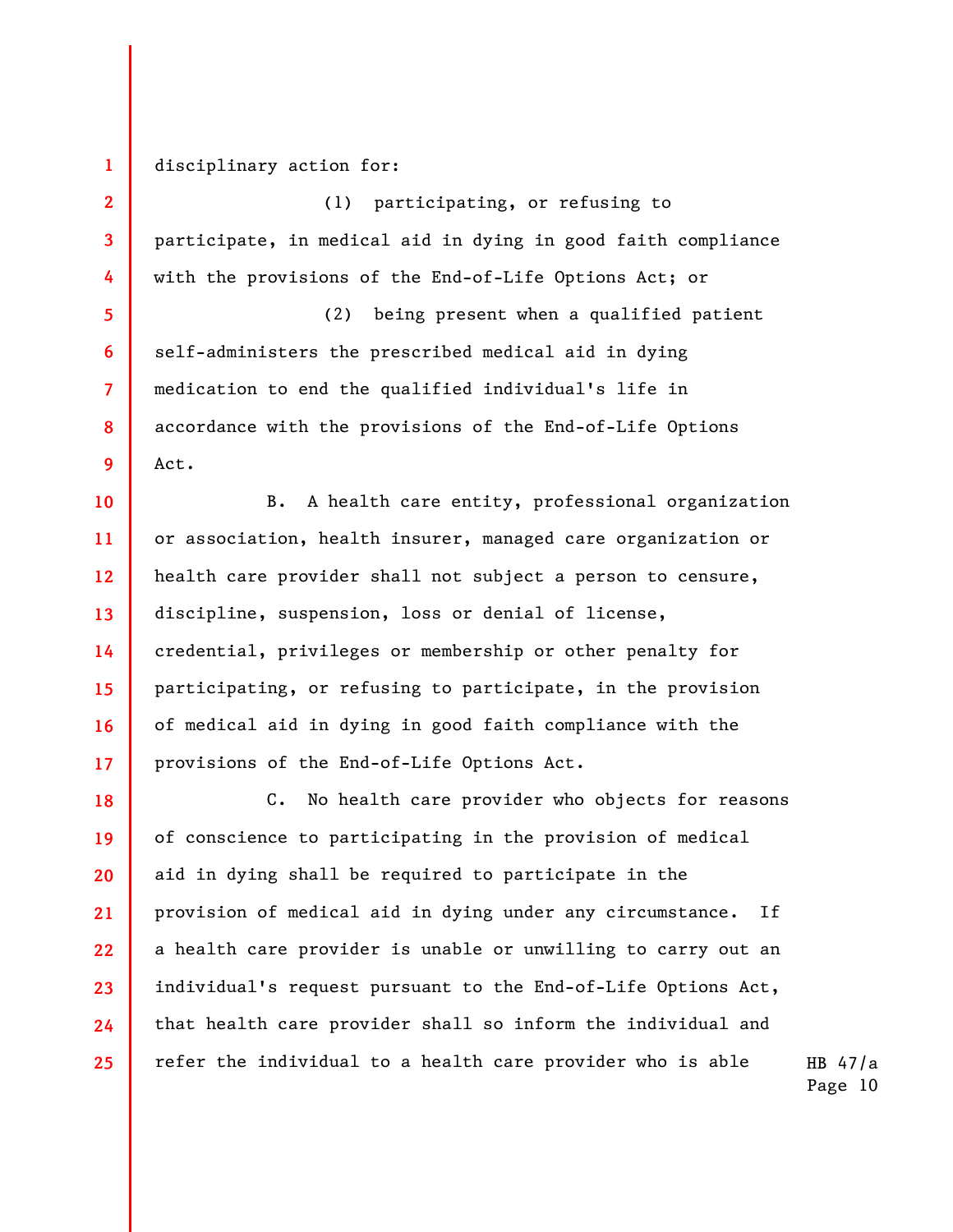and willing to carry out the individual's request or to another individual or entity to assist the requesting individual in seeking medical aid in dying. If the health care provider transfers the individual's care to a new health care provider, the prior health care provider shall transfer, upon request, a copy of the individual's relevant medical records to the new health care provider.

1

2

3

4

5

6

7

25

8 9 10 11 12 13 14 D. A health care entity shall not forbid or otherwise sanction a health care provider who provides medical aid in dying in accordance with the End-of-Life Options Act off the premises of the health care entity or when the health care provider is not acting within the normal course and scope of the health care provider's employment with the health care entity.

15 16 17 18 19 20 21 E. A health care entity may sanction a health care provider for participating in medical aid in dying on the premises of the prohibiting health care entity only if the health care entity has given written notice to the health care provider of the prohibiting entity's written policy forbidding participation in medical aid in dying and the health care provider participates in medical aid in dying:

22 23 24 (1) on the premises of the health care entity; or (2) within the course and scope of the

HB 47/a Page 11 health care provider's employment for the health care entity.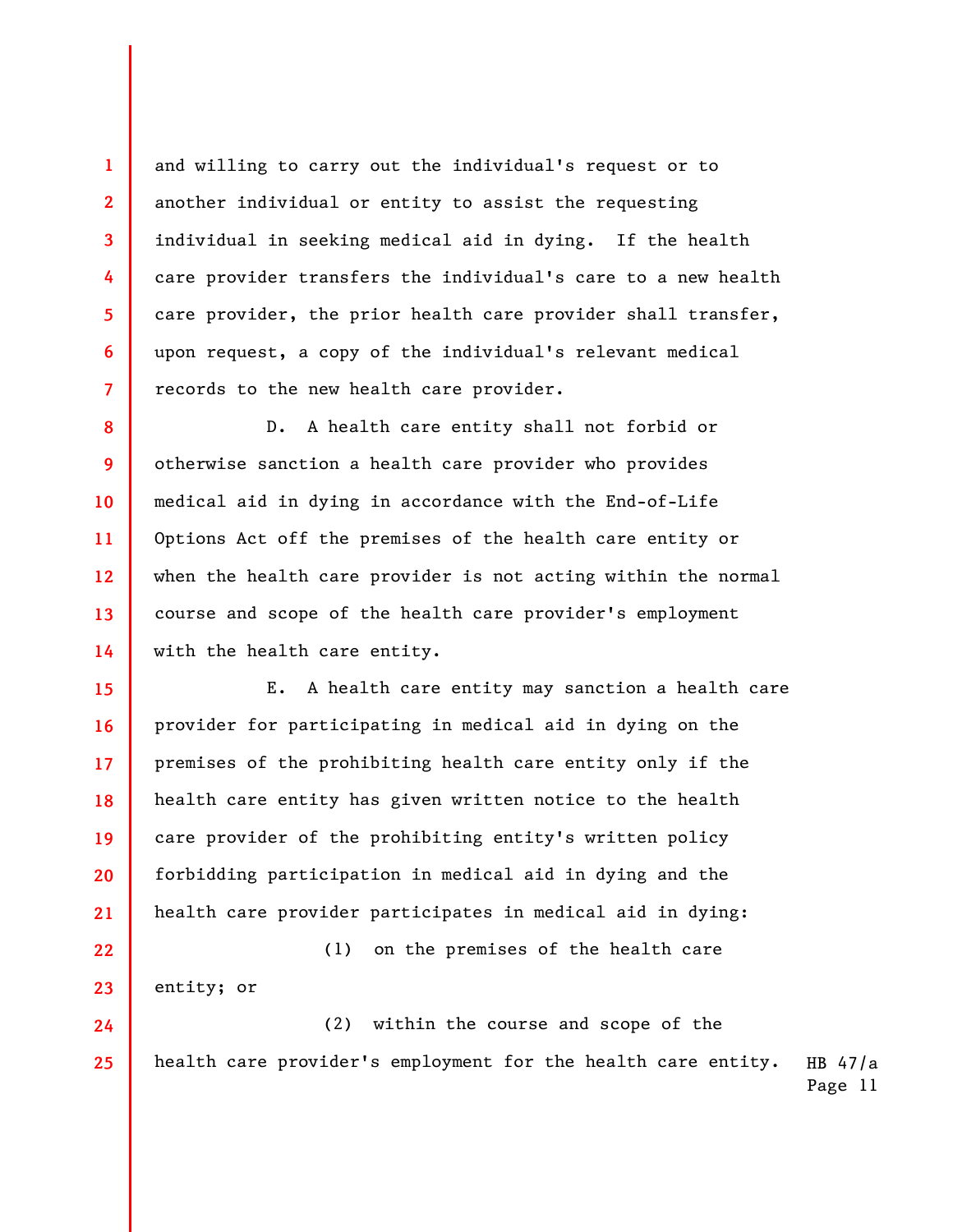1 2 F. Nothing in this section shall be construed to prevent:

3

4

5

6

7

8

9

10

11

12

13

14

15

16

17

(1) a health care provider from participating in medical aid in dying while the health care provider is acting outside the health care entity's premises or outside the course and scope of the health care provider's capacity as an employee; or

(2) an individual who seeks medical aid in dying from contracting with the individual's prescribing health care provider or consulting health care provider to act outside the course and scope of the provider's affiliation with the sanctioning health care entity.

G. A health care entity that imposes sanctions on a health care provider pursuant to the End-of-Life Options Act shall act reasonably, both substantively and procedurally, and shall be neither arbitrary nor capricious in its imposition of sanctions.

18 19 H. Participating in medical aid in dying shall not be the basis for a report of unprofessional conduct.

20 21 22 23 24 25 I. A health care entity that prohibits medical aid in dying shall accurately and clearly articulate this in an appropriate location on any website maintained by the entity and in any appropriate materials given to patients to whom the health care entity provides health care in words to be determined by the health care entity.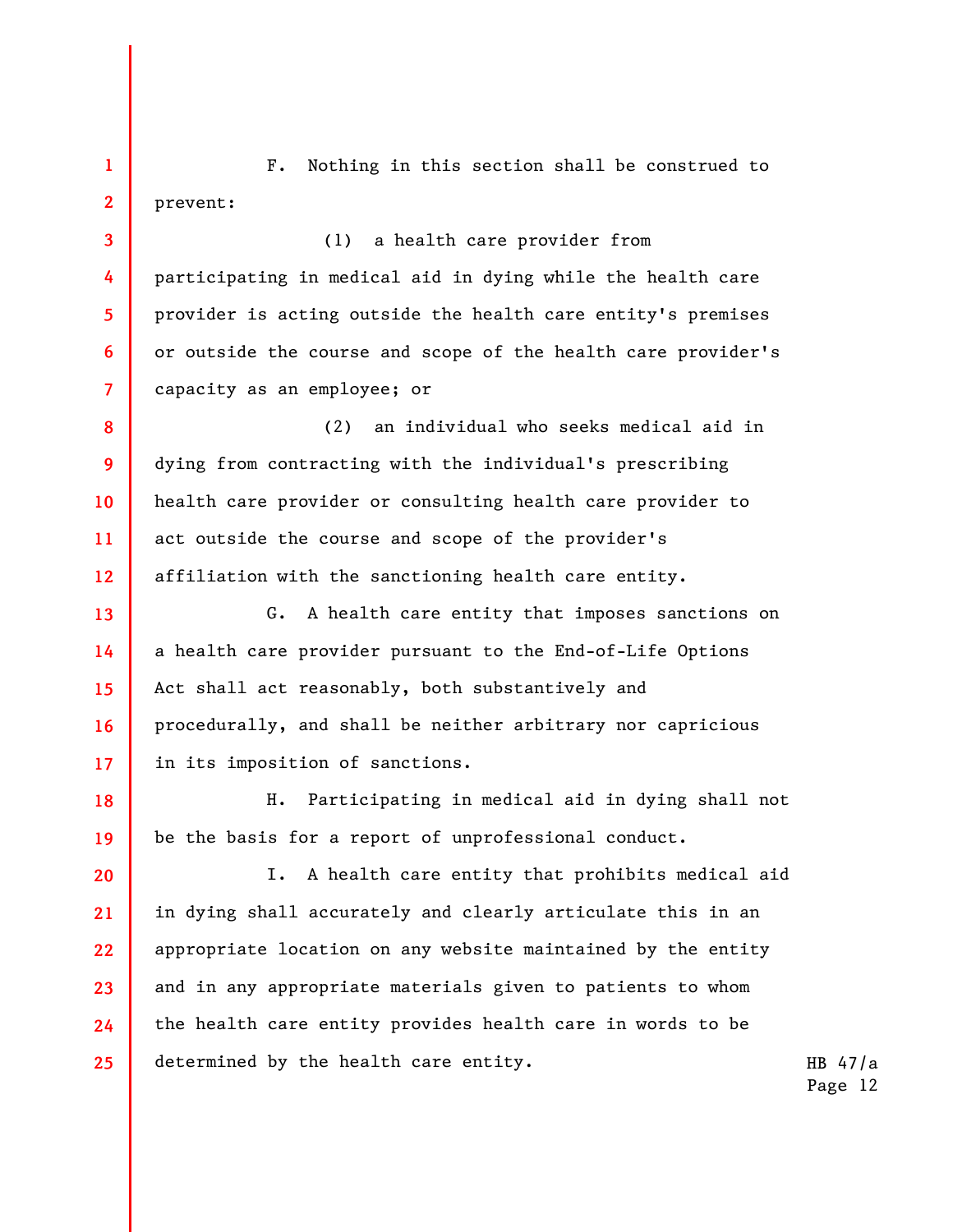HB 47/a 1 2 3 4 5 6 7 8 9 10 11 12 13 14 15 16 17 18 19 20 21 22 23 24 25 SECTION 8. PROHIBITED ACTS.--Nothing in the End-of-Life Options Act shall be construed to authorize a physician or any other person to end an individual's life by lethal injection, mercy killing or euthanasia. Actions taken in accordance with the End-of-Life Options Act shall not be construed, for any purpose, to constitute suicide, assisted suicide, euthanasia, mercy killing, homicide or adult abuse under the law. SECTION 9. A new section of the Public Health Act is enacted to read: "REPORTING--MEDICAL AID IN DYING.-- A. A health care provider who prescribes medical aid in dying to a qualified individual in accordance with the provisions of the End-of-Life Options Act shall provide, in accordance with department rules, a report of that provider's participation. The department shall adopt and promulgate rules that establish the time frames and forms for reporting pursuant to this section and shall limit the reporting of data relating to qualified individuals who received prescriptions for medical aid in dying medication to the following: (1) the qualified individual's age at death; (2) the qualified individual's race and ethnicity; (3) the qualified individual's gender;

Page 13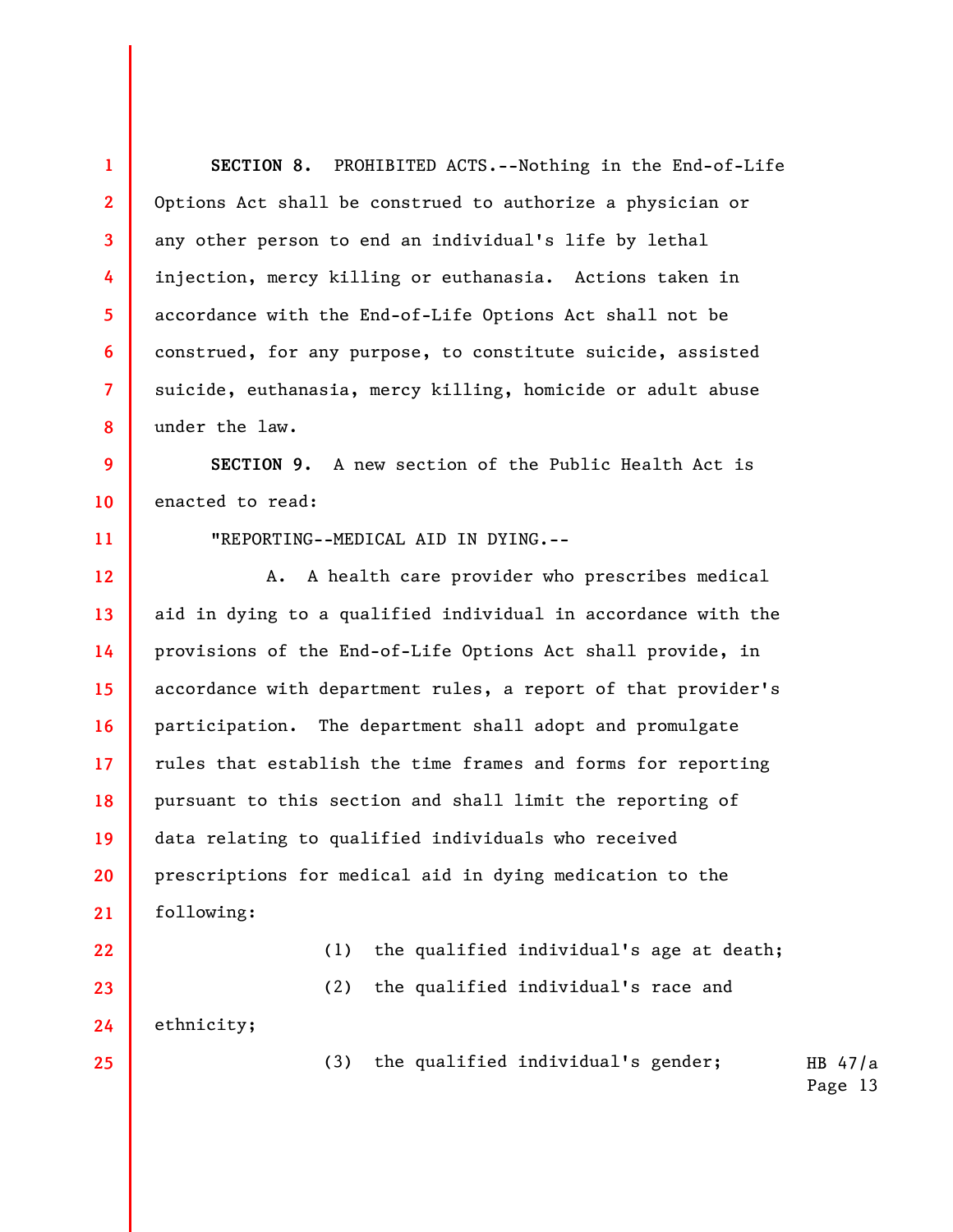1 2 (4) whether the qualified individual was enrolled in hospice at the time of death;

3 4 (5) the qualified individual's underlying medical condition; and

6 (6) whether the qualified individual selfadministered the medical aid in dying medication and, if so, the date that this occurred.

8 9 10 11 12 13 14 15 16 17 18 B. The department shall promulgate an annual statistical report, containing aggregated data, on the information collected pursuant to Subsection A of this section on the total number of medical aid in dying medication prescriptions written statewide and on the number of health care providers who have issued prescriptions for medical aid in dying medication during that year. Data reported pursuant to this subsection shall not contain individually identifiable health information and are exempt from disclosure pursuant to the Inspection of Public Records Act.

20 21 22

23

24

25

19

5

7

C. As used in this section:

(1) "health care provider" means an individual authorized pursuant to the End-of-Life Options Act to prescribe medical aid in dying;

(2) "medical aid in dying" means the medical practice wherein a health care provider prescribes medication to a qualified individual who may self-administer that